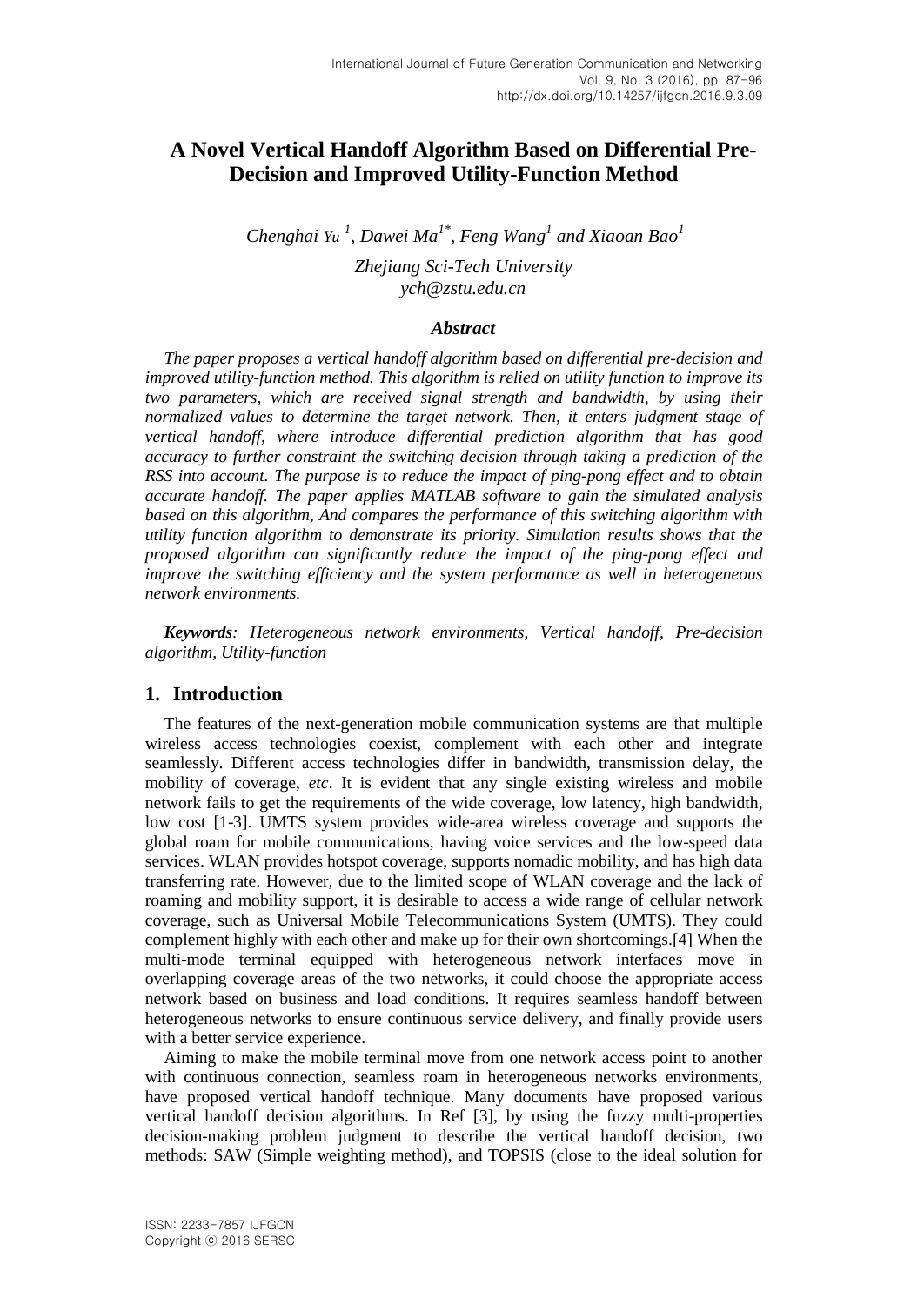ordinal preference methods) are successfully proved and proposed. In Ref [4], the cost function introduced AHP algorithm uses the analytic hierarchy process to determine the relationship of weight between variety of properties, construct comparative judgment matrix and testing its consistency, and then use the cost function to judge the switching of vertical handoff. In Ref [11], the normalized bandwidth and signal strength of a simple linear weighted is defined as the cost function to improve the performance of vertical handoff. Ref [12] presents a new architecture for network convergence, which allows the mobile station perform in parallel data transmission on the WLAN and voice transmission on UMTS to ensure the high transfer rate of data services and the continuity of voice services. But only the received signal strength (RSS) as an indicator of vertical handoff algorithm cannot meet the system requirements.

This paper presents a novel utility function with two normalized parameters and proposes differential pre-decision vertical handoff algorithm. The algorithm is based on utility function, making some improvements on the bandwidth and the signal strength of these two parameters, using their normalized values to determine the target network. What's more, it enters the decision stage of vertical handoff. In this stage, it introduces differential predictive algorithm before actual handoff decision to filter out users with high mobility or low RSS from using the WLAN. The purpose is to reduce the impact of the ping-pong effect as well as improve the performance of handoff.

# **2. Utility Function**

In heterogeneous network environment, the vertical handoff decision problem between different network is multi-Properties decision-making problem. Thus, for the improved algorithm, network performance is still based on the value of the utility function to determine.

#### **2.1 General Utility Function**

In selecting the parameters of the utility function, some researchers select signal strength and bandwidth, which may be expressed by Equation (1.1)

$$
y_n = \omega_B \times \ln(B_n) + \omega_{RSS} \times \ln(RSS_n)
$$
 1.1

Where  $\mathcal{O}_B$  is the weight of network bandwidth and  $\mathcal{O}_{RSS}$  is the weight of network signal strength, The constraint between  $\omega_B$  and  $\omega_{RSS}$  is given by:

$$
\omega_B + \omega_{RSS} = 1 \tag{1.2}
$$

And the available bandwidth  $B_a$  of the network satisfies the formula above:

$$
B_a = B_t - B_o \tag{1.3}
$$

Where  $B_t$  is the total network bandwidth, and  $B_o$  is network bandwidth of users. Thus, the utility function expression as (1.4):

$$
y_n = \omega_B \times \ln(B) + \omega_{RSS} \times \ln(RSS)
$$
 1.4

Where  $RSS$ ,  $\omega_B$ ,  $\omega_{RSS}$  are the received signal strength of network, the weight of network bandwidth and the weight of network signal strength ,respectively.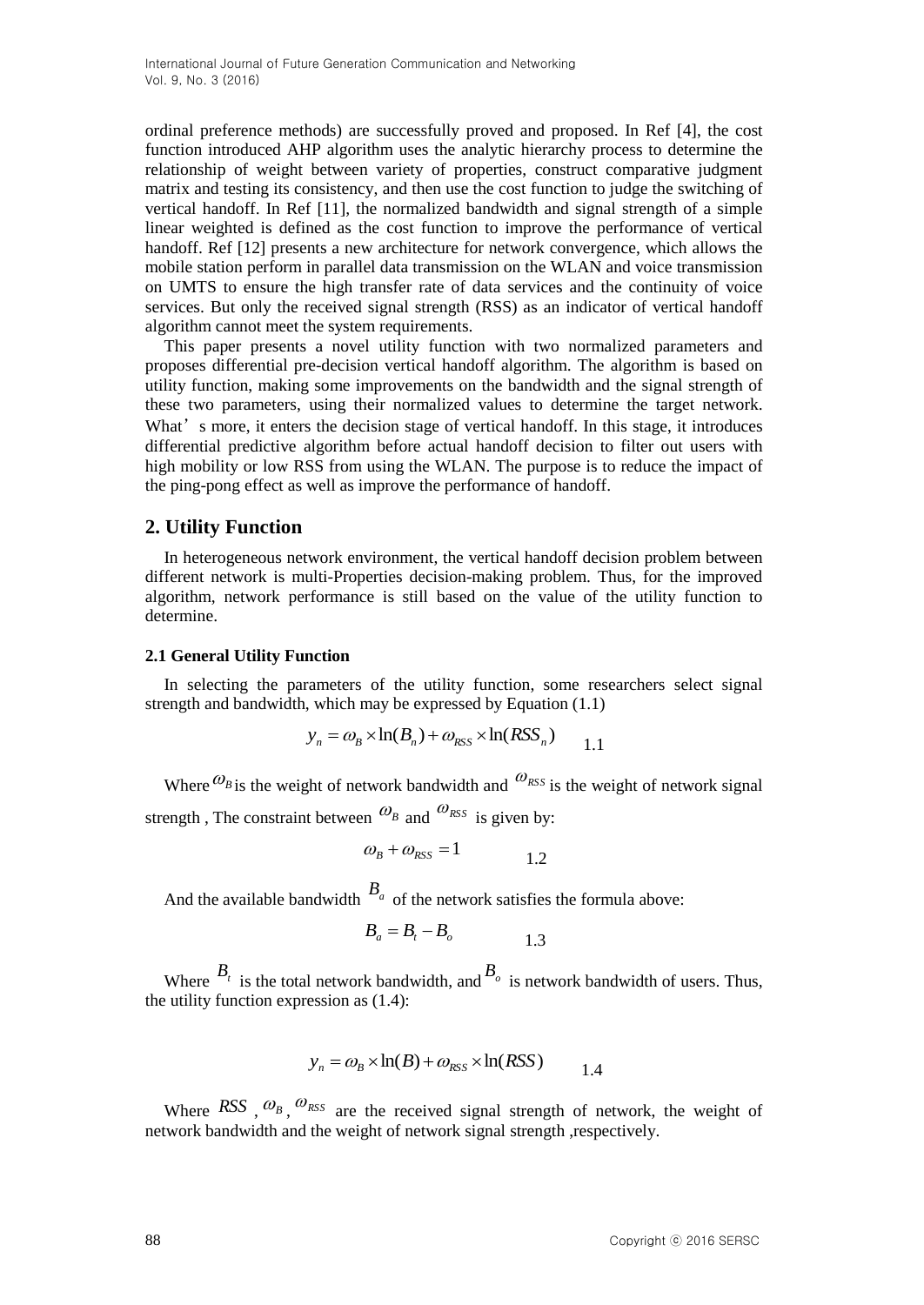#### **2.2 Improved Utility Function**

General utility function is different with improved utility function in the parameters. Improved utility function uses improved bandwidth and RSS. The reason to do that is determined by the nature of network, and the purpose is to trade off the performance of each network. Improved utility function select the normalized signal strength and bandwidth utilization.

(1) Normalized Bandwidth

Bandwidth utilization is the bandwidth normalized, i.e. the ratio of available bandwidth to the total bandwidth of the current network. Clearly, the greater its value is, the higher data transfer rate can be obtained, and the smaller the transmission delay is, finally the more difficult the network congestion will be. The reason why in this paper the bandwidth and the signal strength is normalized is that the range of the maximum bandwidth and effective available bandwidth provided by WLAN and UMTS networks are different. This may cause a lower switching efficiency. Therefore, in the vertical handoff decision process, in order to ensure fairness and effectiveness after switching, it select bandwidth utilization as a parameter of target network switching judgment. The utilization is defined as following:

$$
B_i = \frac{B_a}{B_t}
$$

where  $B_a$  is the available bandwidth, and  $B_t$  is the total bandwidth. As a result, larger

*Bi* implies lower traffic load.

(2) Normalized Rss

In general, the greater the received signal strength is, the better quality of the network is , therefore the received signal strength of network is more acceptable for the mobile terminal. However, in a heterogeneous network, it is difficult to compare the received signal strength. For different wireless networks have different maximum transmission power and receiver threshold. Thus the relative received signal strength can be used to compare different types of wireless and mobile networks in heterogeneous networks. Furthermore, the RSS normalized. We generally use the receiver threshold and the maximum transmitted signal strength in network  $\hat{i}$  to normalize RSS. After normalizing, RSS is defined in  $\hat{i}$  network as following:

$$
S_i = \frac{P_i^c - P_i^{th}}{P_i^{\max} - P_i^{th}}
$$
 1.6

where  $P_i^c$  is the current received signal strength from network  $i, P_i^{\text{th}}$  is the receiver threshold in network  $i$ , and  $P_i^{\max}$  is the maximum transmitted signal strength in network *i*.  $S_i$  is normalized values for RSS. In order to assess the performance of handoff algorithm, we should take the channel model and mobile model into account. In analysis architecture, It uses typical Log-linear path loss model, and considers the effect that shadow fading influence on the received signal strength. RSS is represented as a function whose Parameters have the distance (d) between the mobile station and the access point

$$
P_i^c = P_i^{\text{max}} - L - 10n \log(d) - X_\sigma \qquad 1.7
$$

Where  $P_i^{\max}$  is the maximum transmitted signal strength in network; L is constant signal power loss;  $^n$  is the path loss exponent, and its value is typically between 2 to 4;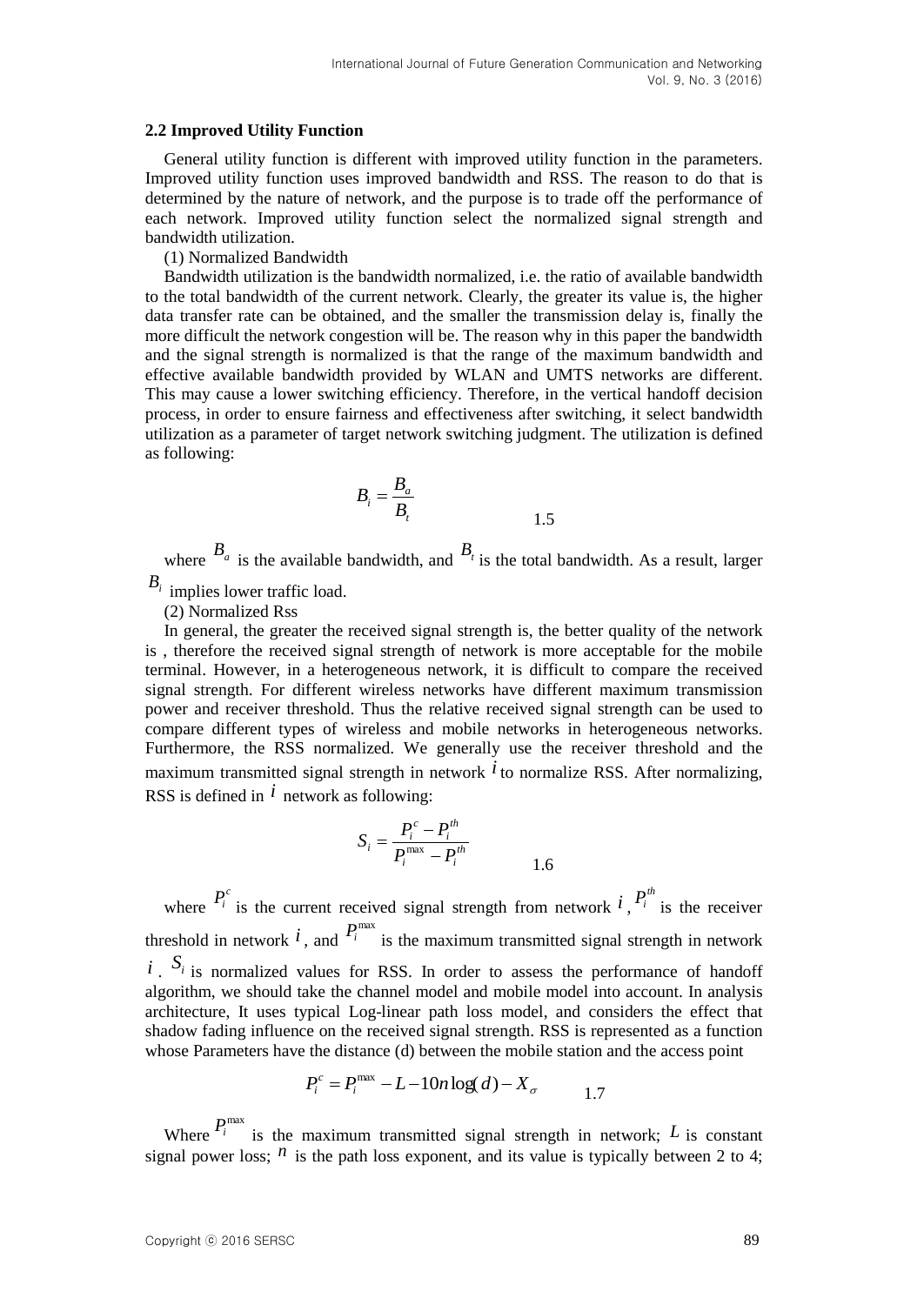$X_{\sigma}$  is shaded attenuation, satisfying Gaussian random distribution with mean 0 and standard deviation  $\sigma$ . Above, the utility function is set as:

$$
y = \omega_B \times \ln(B_i) + \omega_{RSS} \times \ln(S_i)
$$

Where  $B_i$  represents the network bandwidth availability,  $S_i$  express RSS normalized

value,  $\omega_{B}$  is the weight of network bandwidth and  $\omega_{RSS}$  is the weight of the received signal strength , and they two satisfy the equation (1.2) .

# **3. The Introduction of Differential Pre-Decision to Vertical Handoff Algorithm**

Before performing a vertical handoff, it introduces a differential prediction algorithm, adding a constraint, and this condition can be described as a decision that based on the prediction of the received signal strength. When the condition is satisfied, then it would switch. Through this way, the number of switches will be significantly improved, and the ping-pong effect can be improved. Here we will discuss about the differential prediction algorithm and model of pre-decision.

#### **3.1 Differential Prediction Algorithm**

 $X_c$  is shaded attenuation, satisfying Gaussian undom distribution with mean 0 and<br>standard deviation of . Above, the utilty (station formulation)<br> $x = 0$ ,  $y = 0$ ,  $y \ln(R_x) + 0.0y$ ,  $y = 0$ ,  $y \ln(R_y) + 0.0y$ ,  $y = 0$ ,  $y \ln(R_y) + 0$ In the stage of discovering target network, it uses the value of the utility function to determine the target network, then, it enters the decision stage. Considering the prediction of signal strength as the decision parameters can improve the speed and accuracy of switching. But it is difficult to achieve complex prediction of signal strength for the mobile terminal. Thus in this paper, we use a simple forward differential prediction method to carry out the decision by predicting the next time received signal strength of the network. In this paper, the signal predictor formula is above:

$$
\hat{r}(k+1) = 2r(k) - r(k-1) \tag{2.1}
$$

Where k is the current time;  $r(k)$  is the input signal strength value at k time,  $r(k-1)$  is the input signal strength value at  $k-1$  time. It can be seen from Figure 1, and this simple prediction algorithm can get better forecasting results, which is a practical and effective method.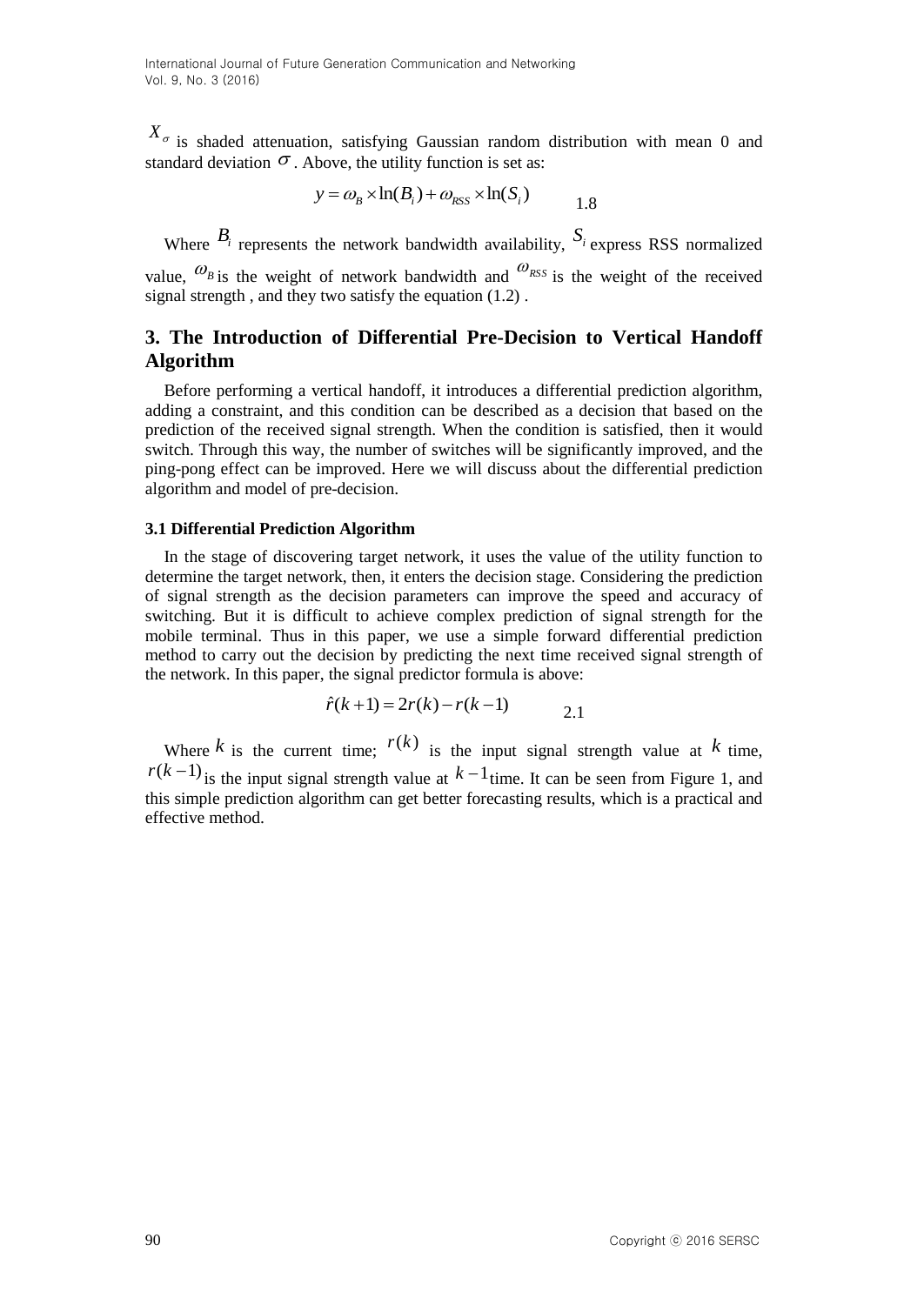

**Figure 1. Prediction Signal (PR) And Actual Signal (CR)Curve**

### **3.2 Pre-Decision Model**

Adding the pre-decision before actual handoff decision is to reduce those unnecessary handoff and the ping-pong effect, improve performance and effectiveness of vertical handoffs. This stage can be summarized as a constraint that if the predicted signal strength of current network and target network were within the pre-decision threshold, then switching occurs. Conversely, no switching occurs. In WLAN network,  $P_{rw}$  is predecision threshold of RSS; *PrU* is pre-decision threshold of RSS in UMTS network. Since the switching from WLAN to UMTS and from UMTS to WLAN are symmetrical process, so only pre-handoff decision process from the UMTS to the WLAN is given. Shown in Figure 2:



**Figure 2. Pre-Decision Process**

### **4. Simulation**

Author names and affiliations are to be centered beneath the title and printed in Times New Roman 12-point, non-boldface type. Multiple authors may be shown in a two or three-column format, with their affiliations below their respective names. Affiliations are centered below each author name, italicized, not bold. Include e-mail addresses if possible. Follow the author information by two blank lines before main text.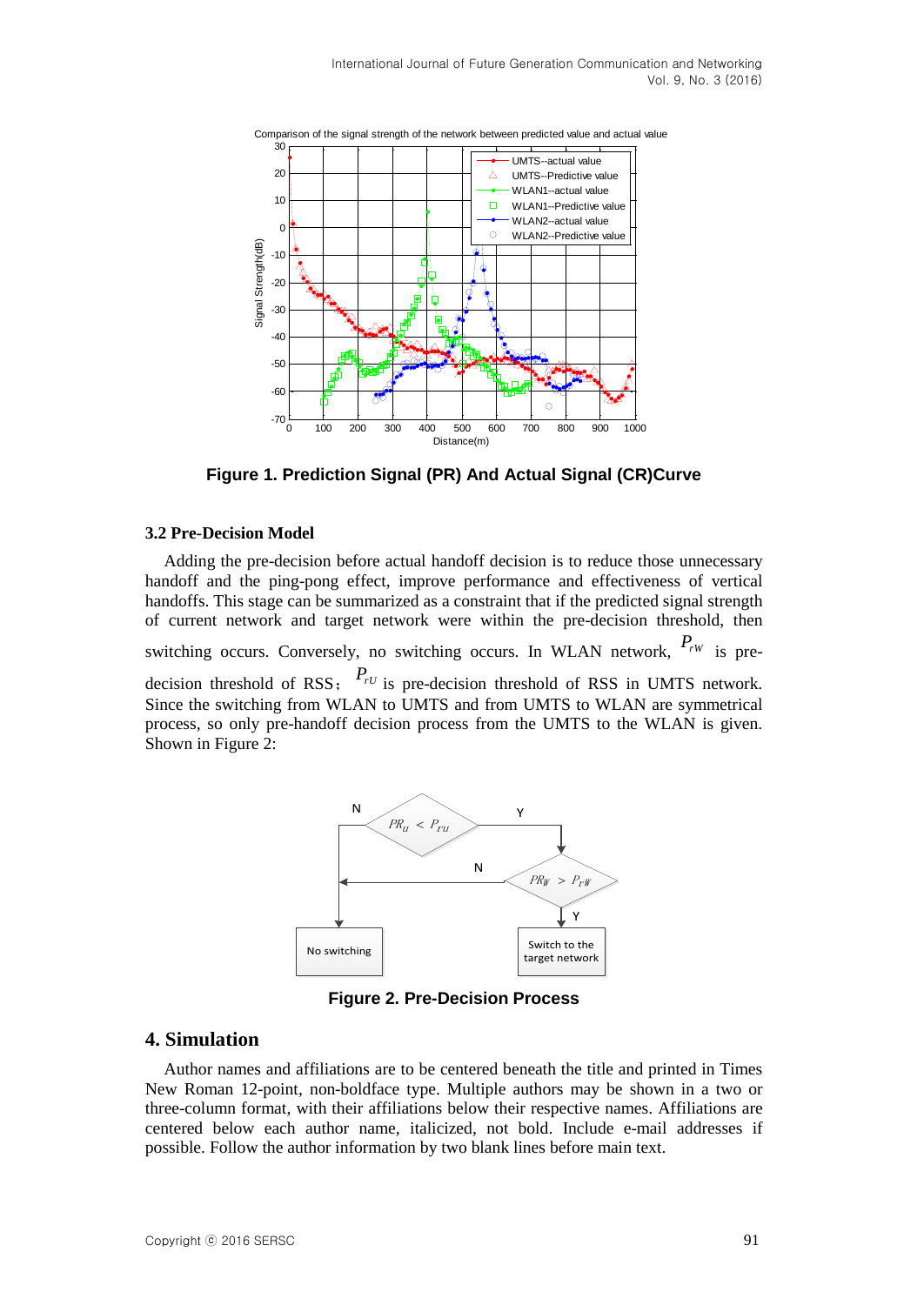International Journal of Future Generation Communication and Networking Vol. 9, No. 3 (2016)

#### **4.1 Heterogeneous Network Environment Settings**

Environmental settings is shown as Figure 3. The mobile terminal starts to move from the designated position in UMTS and WLAN coverage area, and across heterogeneous network cell. Thus, In order to meet their own needs for mobile users , it will happen network switching in this area.



### **Figure 3. Heterogeneous Network Convergence Model**

(1) Business Type Parameter

It is set that the starting place of mobile terminal randomly generate in this overlap area, and generally the speed of mobile terminal is between 1m / s and 50m / s. It is linear motion. Typically, the service type is set in the following table 1:

| Type of Service | Bandwidth | Real-time     |
|-----------------|-----------|---------------|
| Voice Session   | 0.38M     | Real time     |
| Data Download   | 2 M       | Non-real time |

#### **Table 1. Appsoccupied Bandwidth and Real-Time Requirements**

(2) Network Performance Parameters

Network performance parameters is shown as Table 2:

| <b>Environment Settings</b>                                            | <b>UMTS</b> | WLAN1 | WLAN2 |
|------------------------------------------------------------------------|-------------|-------|-------|
| total network bandwidth                                                | 5           | 16    | 16    |
| maximum<br><b>The</b><br>transmitted<br>strength<br>of<br>station(dBm) | 45          | 20    | 20    |
| Transmitting<br>antenna<br>gain                                        |             |       |       |
| Receive antenna gain                                                   |             | 1     |       |
| Receiver threshold                                                     | $-80$       | $-80$ | $-80$ |
| Radius(m)                                                              | 1000        | 300   | 300   |
| Carrier frequency                                                      | 2300        | 2500  | 2500  |

### **Table 2. Network-Related Parameters**

(3) Other Relevant Parameters Setting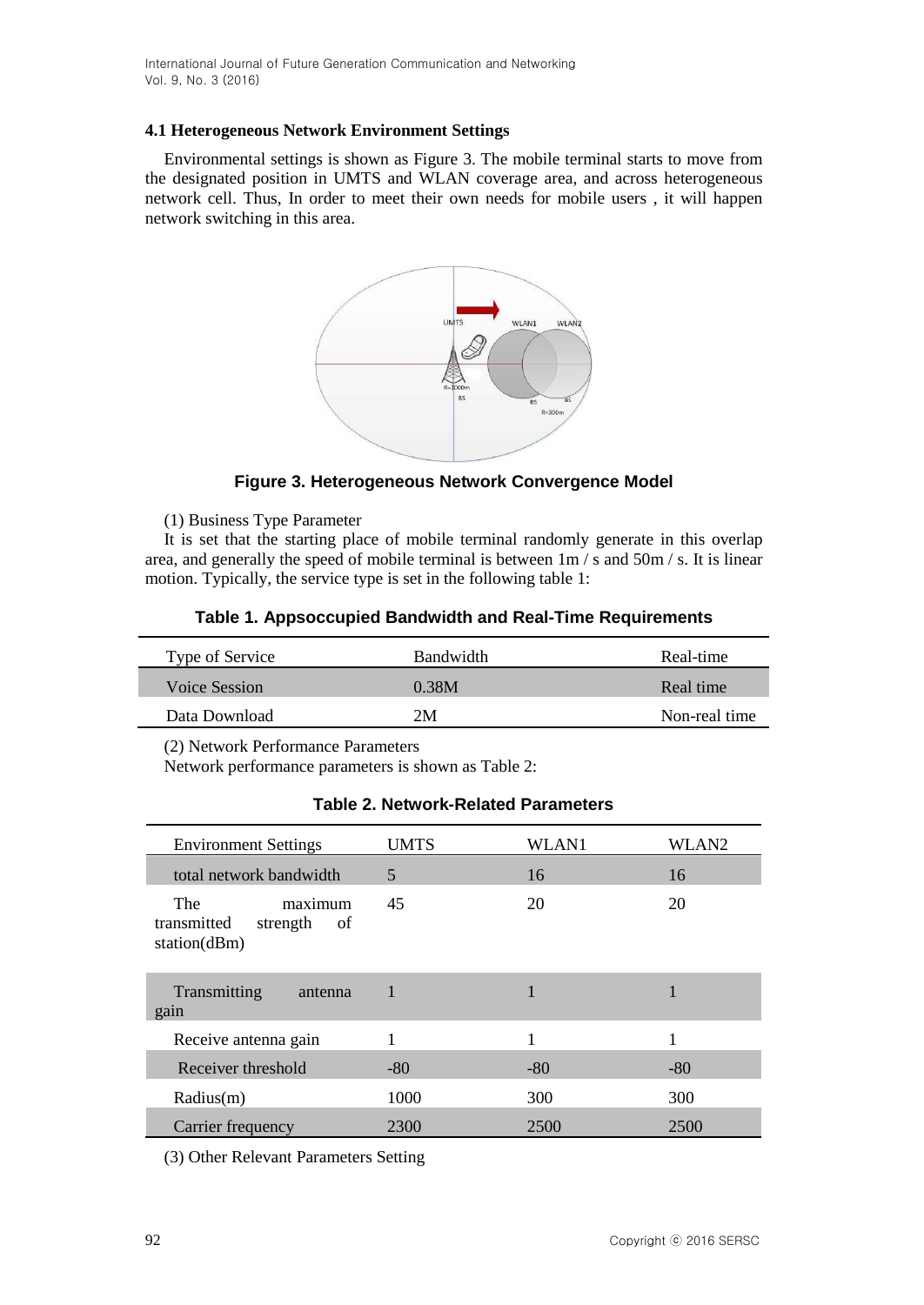For other parameters setting, This article will set coordinate about UMTS and WLAN base stations to (0, 0), (400, 0) (555,0). Initially, the speed of mobile terminal is set to 4.5m / s , and its move is a uniform linear motion. The mobile terminal scan the network

at interval 0.2s. The weight of  $\mathcal{O}_{B}$  and  $\mathcal{O}_{RSS}$  in the utility function are set to equal value with 0.5.

#### **4.2 Simulation Results and Performance Analysis of Algorithm**

#### **4.2.1 Improved Vertical Handoff Algorithm Simulation Results Based on the Utility Function**

Assuming that the speed of the mobile terminal is 4.5m / s; WLAN cell range is 300m; UMTS cell range is 1000m; the distance between WLAN1 access point and UMTS base stations is 400m, and the distance between of WLAN2 UMTS base stations and access points is 555m. With the movement of mobile terminal in the overlay network, the changing curves of current RSS are shown in Figure4 and Figure5. Figure4 and Figure5 is obtained respectively by the utility function simulation and the improved utility function simulation.



**Figure 4. Utility Function Value Figure 5. Improved Utility Function Value**

The simulation results can be seen from Figure 5 that the utility function value has the maximum, so the network performance is optimal in the vicinity of the respective base stations. Since this figure uses the improved utility function, simulation results that are get by comparing with the results original utility function shows that the utility function value is not always largest after entering the scope of network. It changes alternately, which is in line with the actual situation.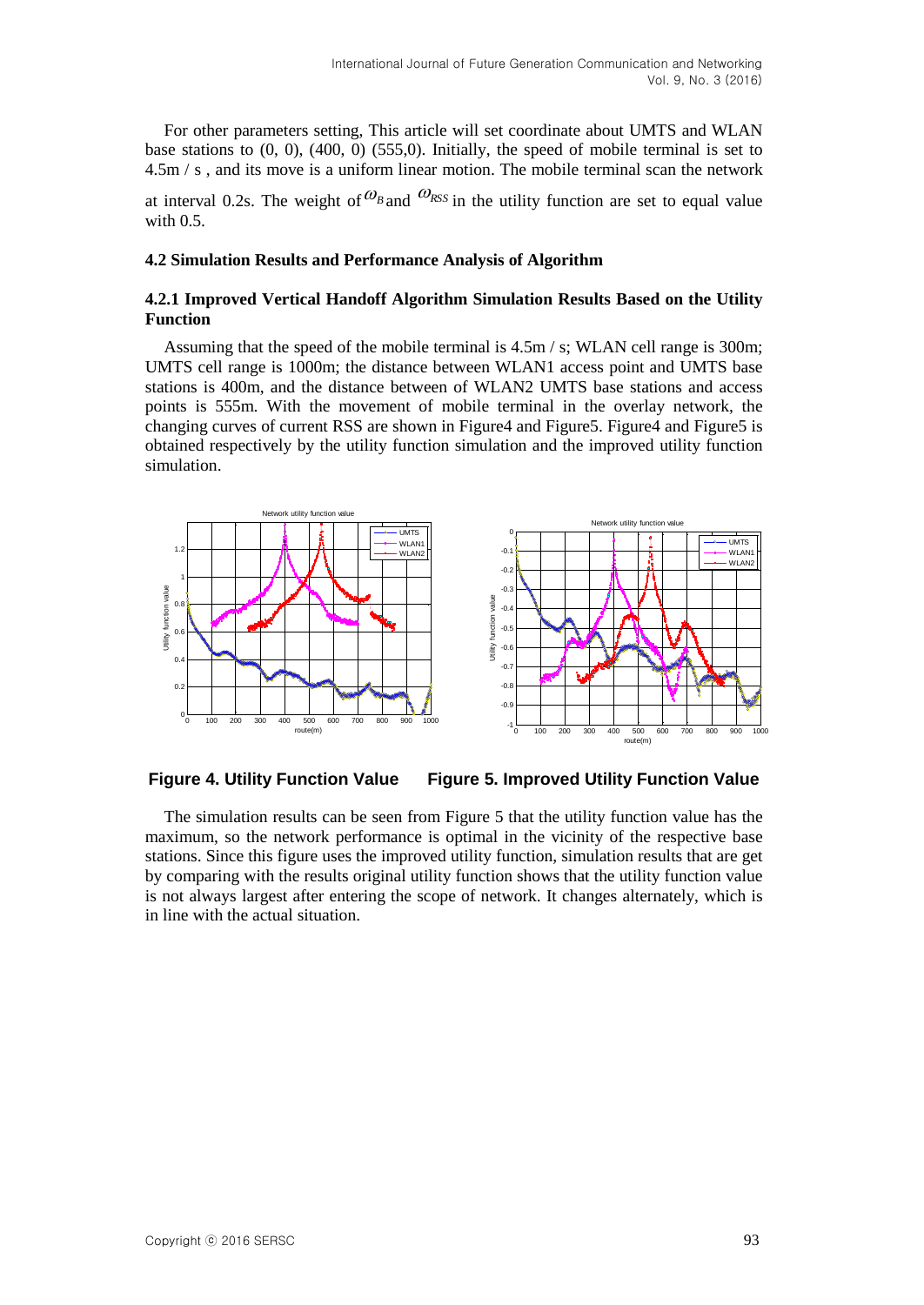

#### **Figure 6. Two Kinds of Handoff Decision Algorithms Compare Switching Times**

Figure 6 is the times of the vertical handoff, which is gotten by the use of utility function and improved utility functions. It can clearly be seen from Figure 6 that the improved utility function significantly reduce the number of vertical switching, and also improve switching over the transition zone.

#### **4.2.2 The Simulation Results of the Introduction of Pre-Decision Vertical Cut Algorithm Based on the Utility Function**

In simulation environment, we set the parameters as  $P_{rw} = -40dB$ ,  $P_{ru} = -42dB$ , the comparison of the times of switching is shown in Figure 7. While Figure 7 shows that the pre-decision vertical handoff algorithm based utility function significantly reduce switching frequency, which is not possible with several other algorithms. Pre-decision algorithm has a pre-decision process, if the predicted signal strength values of current network and target network are within the pre-decision threshold, then switching occurs. Conversely, no switching occurs. Thus, the number of switches are significantly reduced, what is more, the switching efficiency and the ping-pong effect are largely improved.



**Figure 7. Three Kinds of Handoff Decision Algorithms Compare Switching Times**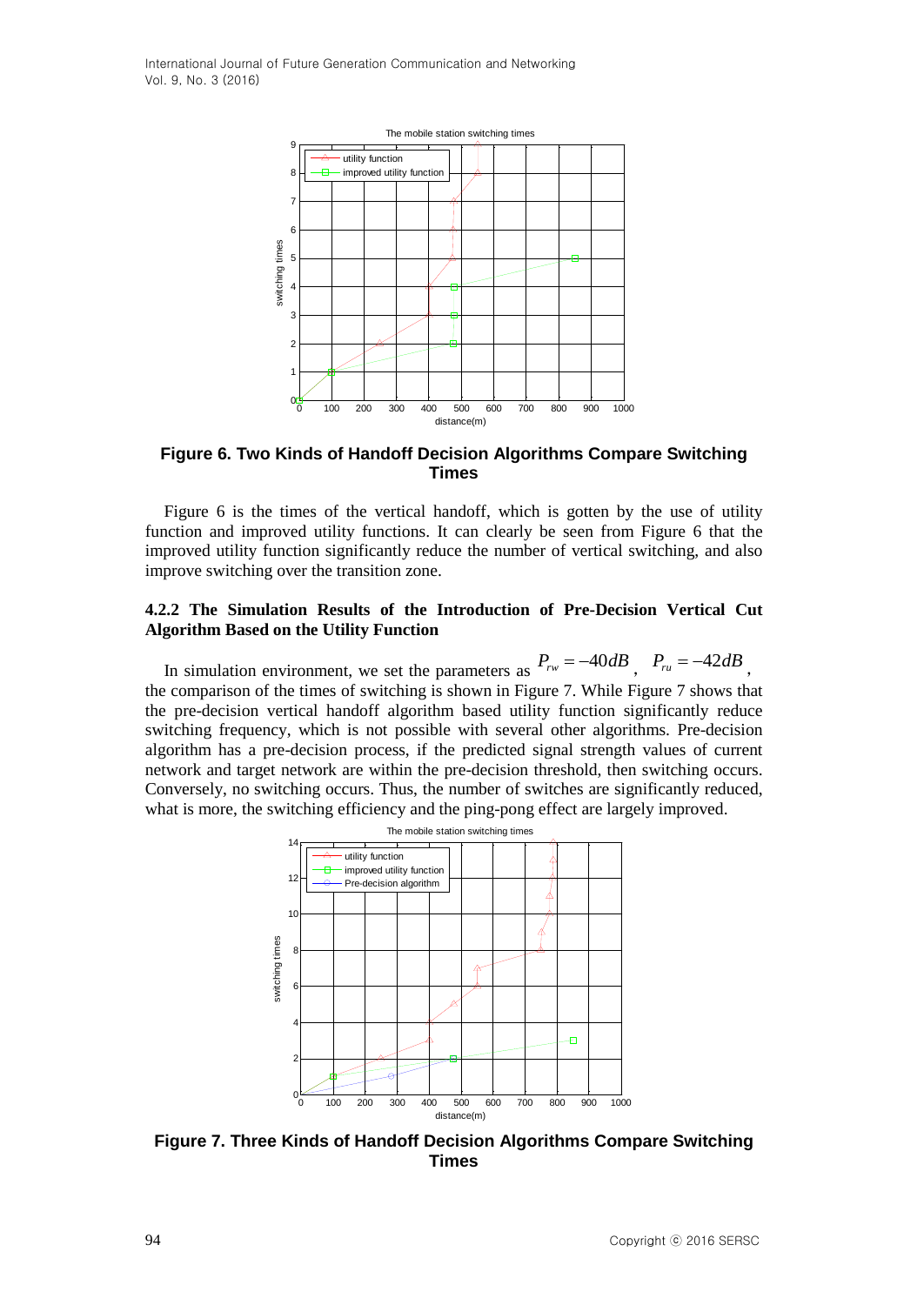# **5. Conclusion**

Firstly, the paper starts from the utility function, its parameters are normalized improvements, and the simulation results were compared with the traditional utility function algorithm, getting the advantages of the former algorithm. Secondly, it is based on the improved utility function, and added the pre-decision of this process, that is the use of a predictive value of the signal strength of constraints, and compare this algorithm with the first two to get the outcome; By contrast with the previously mentioned several common handoff decision algorithm analysis, the simulated results of its performance shows great advantages, furthermore, it proves that the ping-pong effect of the algorithm as well as the performance of the system have been greatly improved.

### **Acknowledgements**

This work is supported by the Natural Science Foundation of Zhejiang Province, China (Grant No. LY12F02041), the National Natural Science Foundation of China (Grant No. 61374020 and 61379036), Funded by Zhejiang Top Priority Discipline of Textile Science and Engineering & Engineering Research Center of Clothing Technology of Zhejiang Province.

### **References**

- [1] R.H. Katz and E.A. Brewer, "The case for wireless overlay networks", Proceedings of SPIE Multimedia and Networking Conference, **(1996)**, pp.77-88, San Jose, CA.
- [2] 李军. 异构无线网络融合理理论与实现. 电子工业出版社, **(2009)**.
- [3] W. Zhang, "handoff decision using fuzzy MADM in heterogeneous networks. IEEE Wireless Communications and Networking Conference", WCNC'04, vol. 2, **(2004)**, pp. 653-658, Atlanta, GA.
- [4] 樊辰曦,俞成海,何永伟. 一种改进的的基于代价函数的垂直切换算法.浙江理工大学学报, **(2014)** 年 09 期。
- [5] E. Stevens-Navarro and V.W.S. Wong, "Comparison between vertical handoff decision algorithms for heterogeneous wireless networks [C]", Vehicular technology conference, 2006. VTC 2006-Spring. IEEE 63rd. IEEE, vol. 2, **(2006)**, pp. 947-951.
- [6] S. Milena and M. Petri, "Algorithmic approaches for vertical handoff in heterogeneous wireless environment", Proceeding of IEEE WCNC2007, **(2007)**, pp. 3783-3788, Kowloon China.
- [7] Q.-Y. Song and A. Jamalipour, "Network selection in an integrated wireless LAN and UMTS environment using mathematical modeling and computing techniques", IEEE Wireless Communication, vol. 12, no. 3, Jun. **(2005),** pp. 42-48.
- [8] X. Liu, L.G. Jiang and C. He, "A novel fuzzy logic vertical handoff algorithm with aid of differential prediction and pre-decision method", Procedeing of IEEE ICC'06, **(2006)**, pp. 5665-5670, Scotland.
- [9] M. Stemm and R.H. Katz, "Vertical handoffs in wireless overlay networks", ACM Mobile Networking and Applications (MONET), vol. 3, no. 4, **(1998)**, pp.335-350.
- [10] T. Fatma and S. Muhammed, "On the vertical handoff decision for wireless overlay networks", Proceeding of the seventh IEEE International Symposium on Computer Networks (ISCN'06, **(2006)**, pp. 111-115, Turkey.
- [11] W. Shen and Q.A. Zeng, "Cost-function-based network selection strategy in integrated wireless and mobile networks [J]", Vehicular Technology, IEEE Transactions on, vol. 57, no. 6, **(2008)**, pp. 3778- 3788.
- [12] M. Jaseemuddin, "Architecture for integrating UMTS and 802. 11 WLAN networks [c]", Proceeding of the 8th ISCC, **(2003)**, pp. 716-723, Turkey: IEEE ISCC.